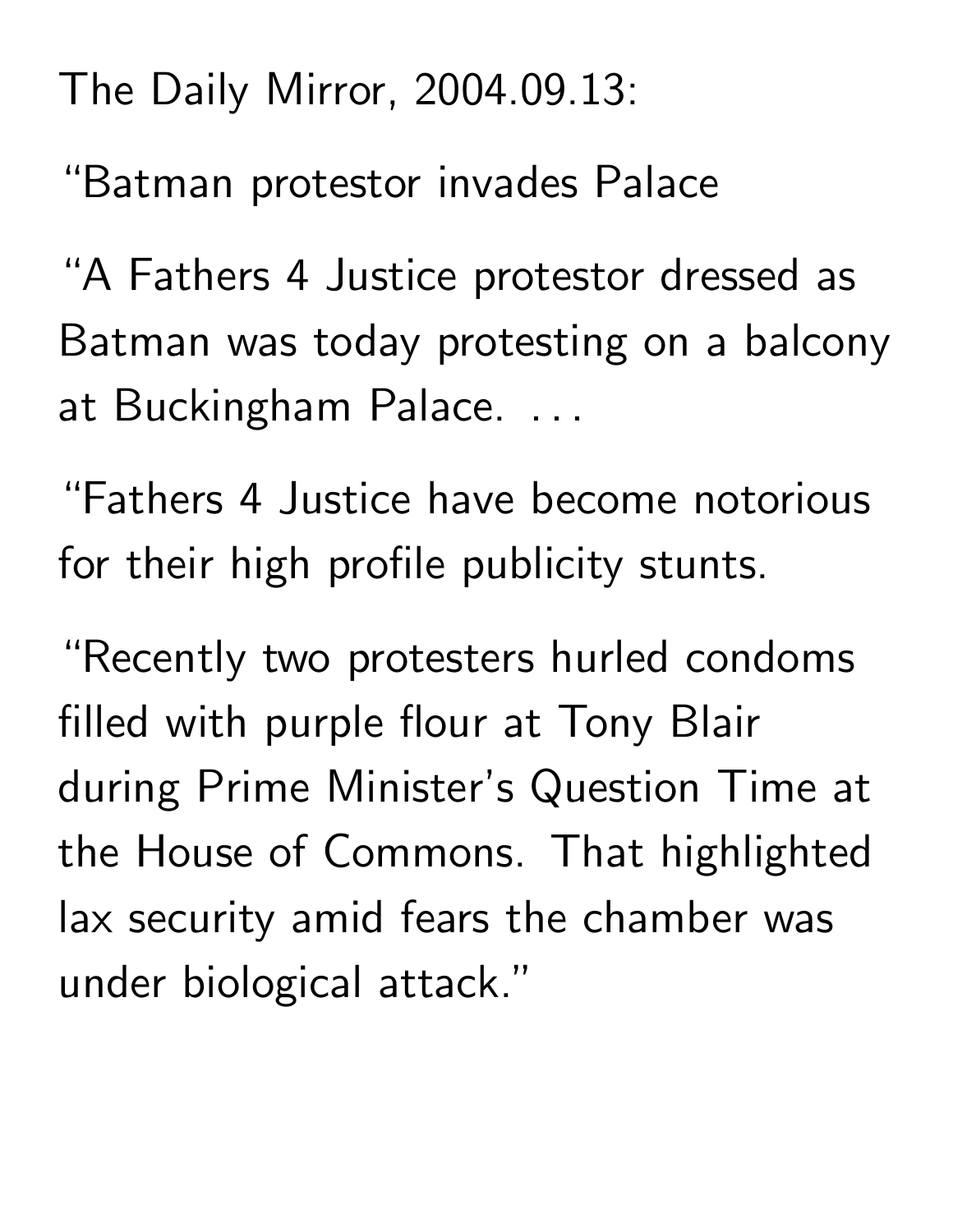Assignment due 2004.09.03: Read Gaim. http://cr.yp.to/2004-494/gaim.html

Assignment due 2004.09.08: read textbook Chapter 7 pages 277–308.

Assignment due 2004.09.15: read textbook Chapter 7 pages 309–336.

Assignment due 2004.09.17: read textbook Chapter 7 pages 360–366.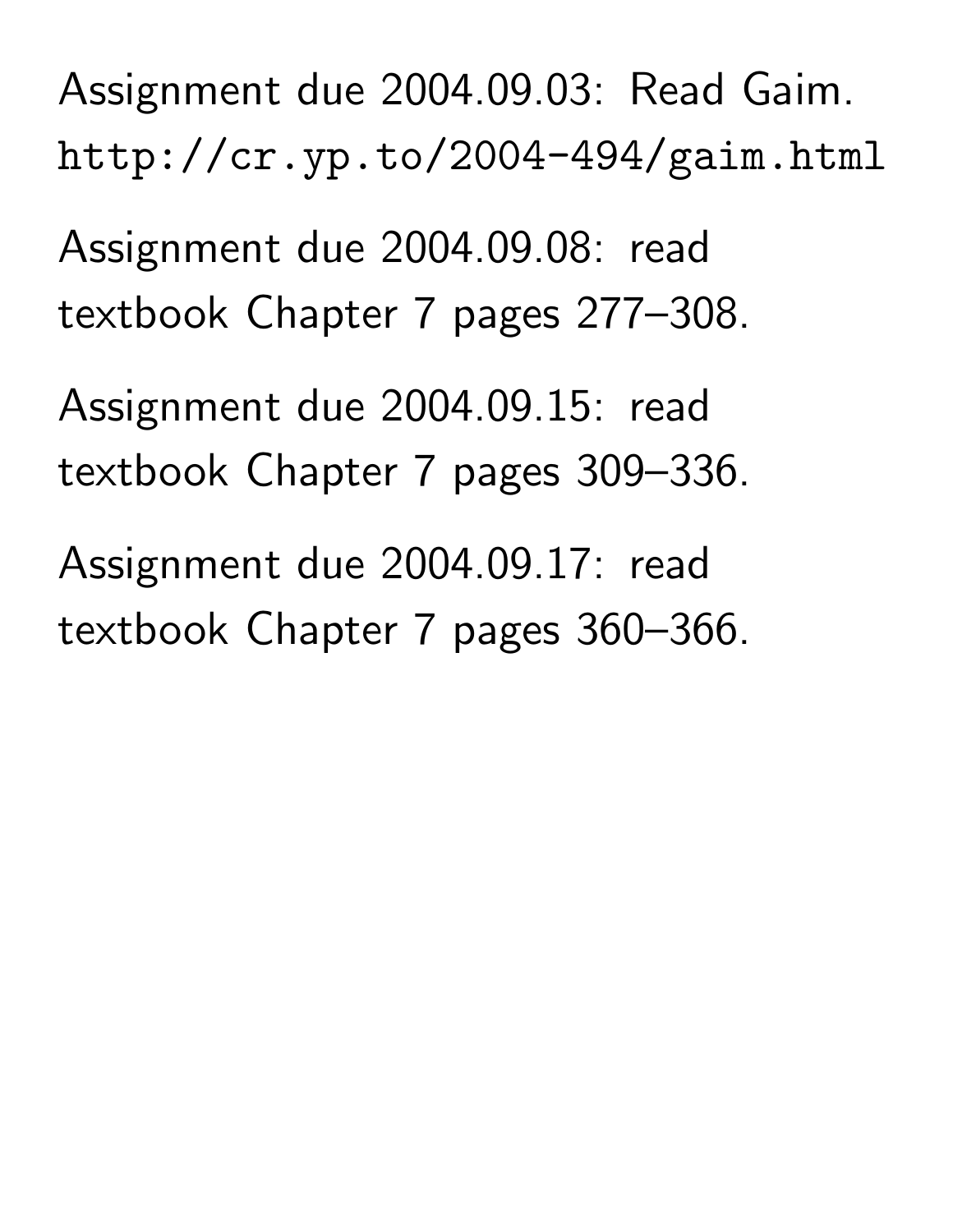## Alternatives to alphabetic payload

1. Can put non-alphabetic payload somewhere else in memory. Payload and smasher can be separate.

2. Check more carefully: maybe the input doesn't have to be alphabetic! In particular, I do not think isalpha means what you think it means.

3. Often can take over using a pure smasher without a payload. This also dodges NX "protection." Will come back to this.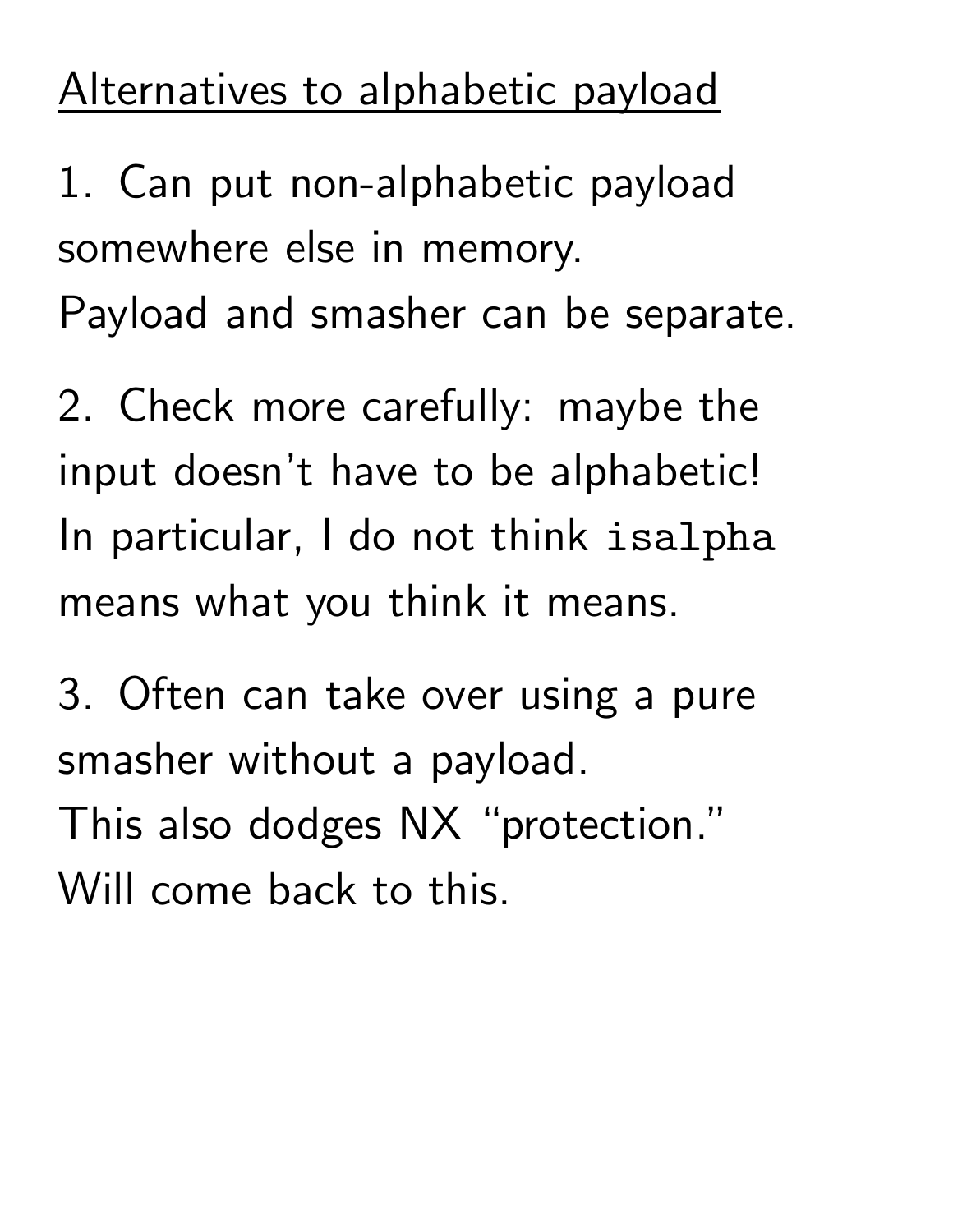Example of technique 2 for Gaim:

Program calls setlocale so isalpha depends on user's "locale."

USA: 41 through 5a, 61 through 7a.

France: 41 through 5a, 61 through 7a, aa, c0 through d6, d8 through f6, f8 through ff.

(Some systems: slightly different.)

So, for French targets, many more bytes are allowed into keyword buffer. Far fewer restrictions on payload and smasher.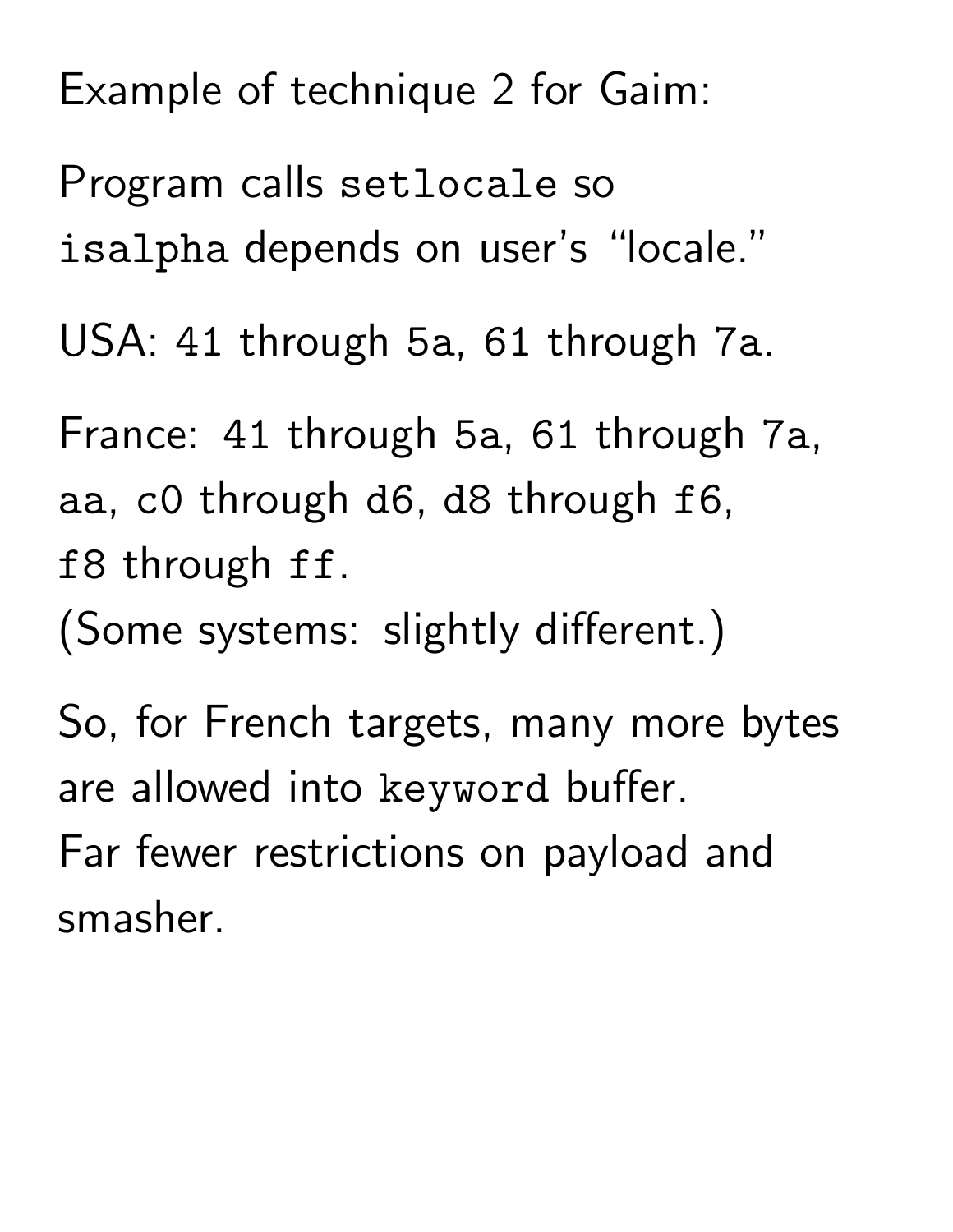```
Try env LANG=french ./thisprogram:
   #include <stdio.h>
   #include <ctype.h>
   #include <locale.h>
   int main()
   {
     int i;
     setlocale(LC_ALL,"");
     for (i = 0; i < 256;++i)if (isalpha(i))
         printf("%2x\n', i);printf("\n");
     return 0;
   }
Some systems: LANG=fr_FR.ISO8859-1.
```
LANG names are not standardized.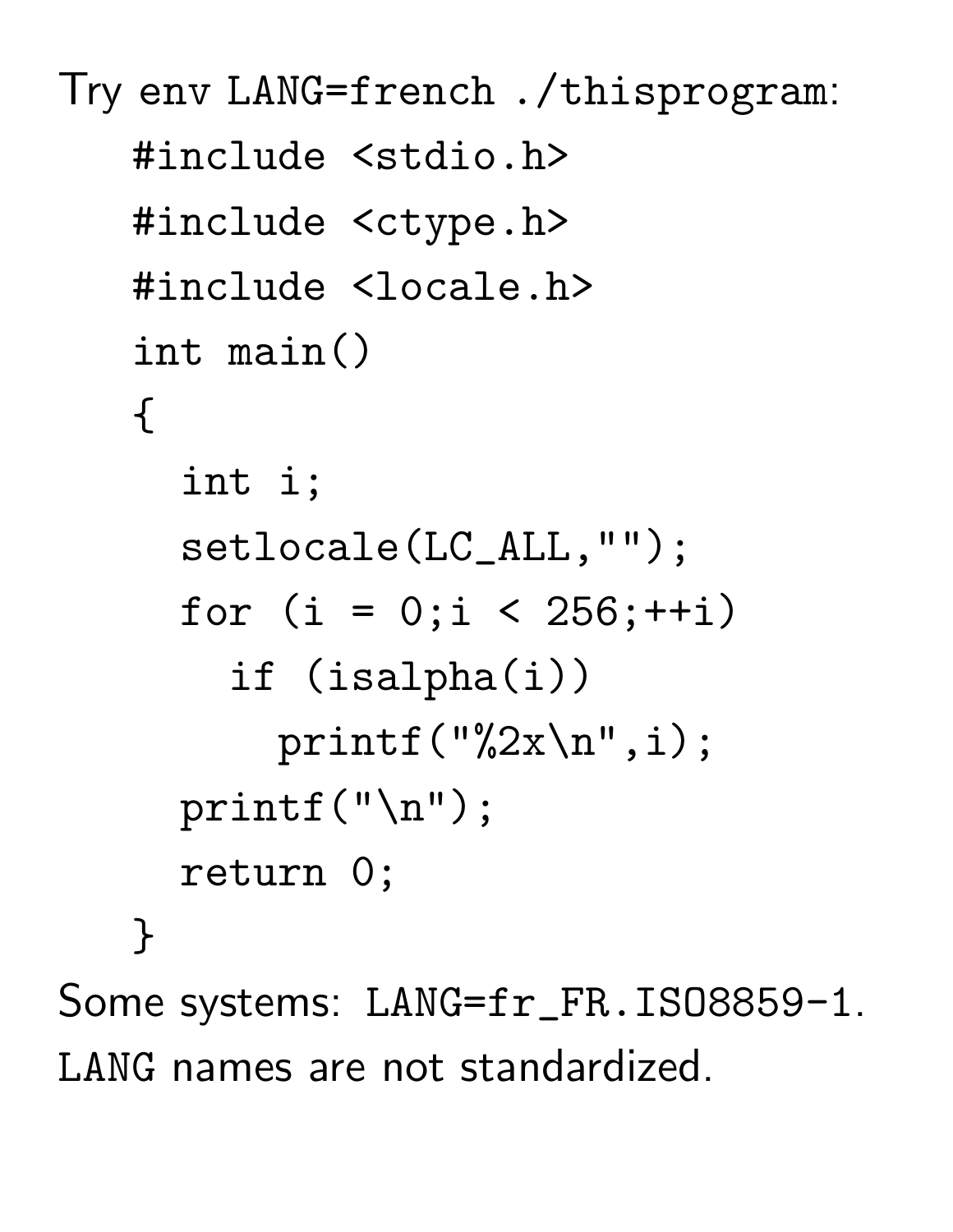## Carrying out an attack

Assume attacker controls computer with IP address 1.2.3.4.

Attacker installs OpenSSL, stunnel, ucspi-tcp.

Runs openssl req -x509 -days 3650 -nodes -newkey rsa:1024 -out stunnel.pem -keyout stunnel.pem.

Creates file stunnel-doit:

cert = stunnel.pem  $exec = ./doit$ execargs = doit

Runs tcpserver 1.2.3.4 8300 stunnel stunnel-doit.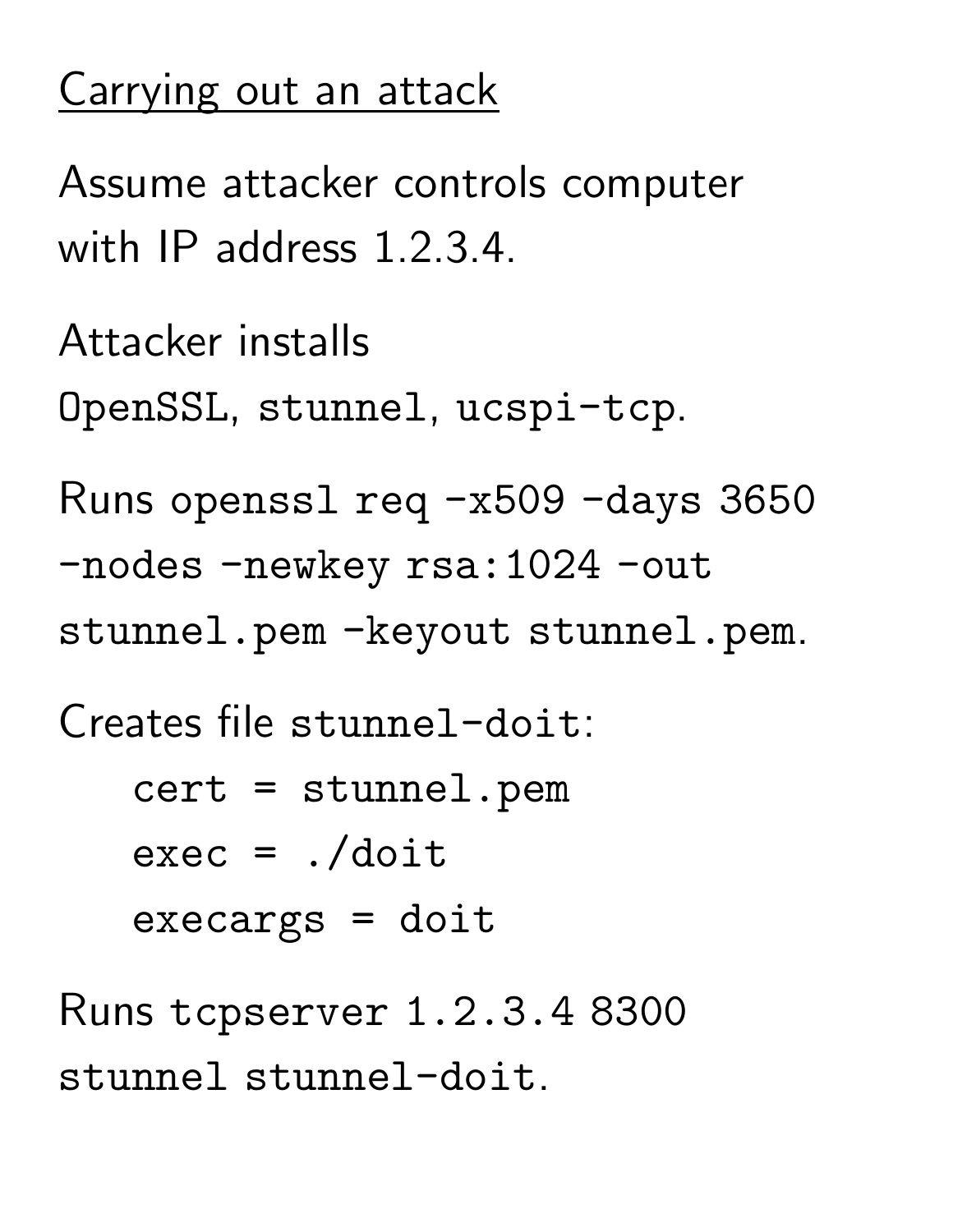Now, if anyone on the Internet makes an SSL connection to 1.2.3.4 port 8300, attacker's computer will run doit with standard input and standard output talking to that connection.

Attacker creates doit program that reads 4 lines (Gaim's login) from standard input and prints the following bytes: 6c 00 00 00; 00 00 00 00; 29 e1 f5 05 (i.e., 100000041); 100 million 90's; the 41-byte fingerd payload; 00 00 00 00; 41 00 00 00; backslash; sixty 55's; ff ff ff aa (alphabetic!).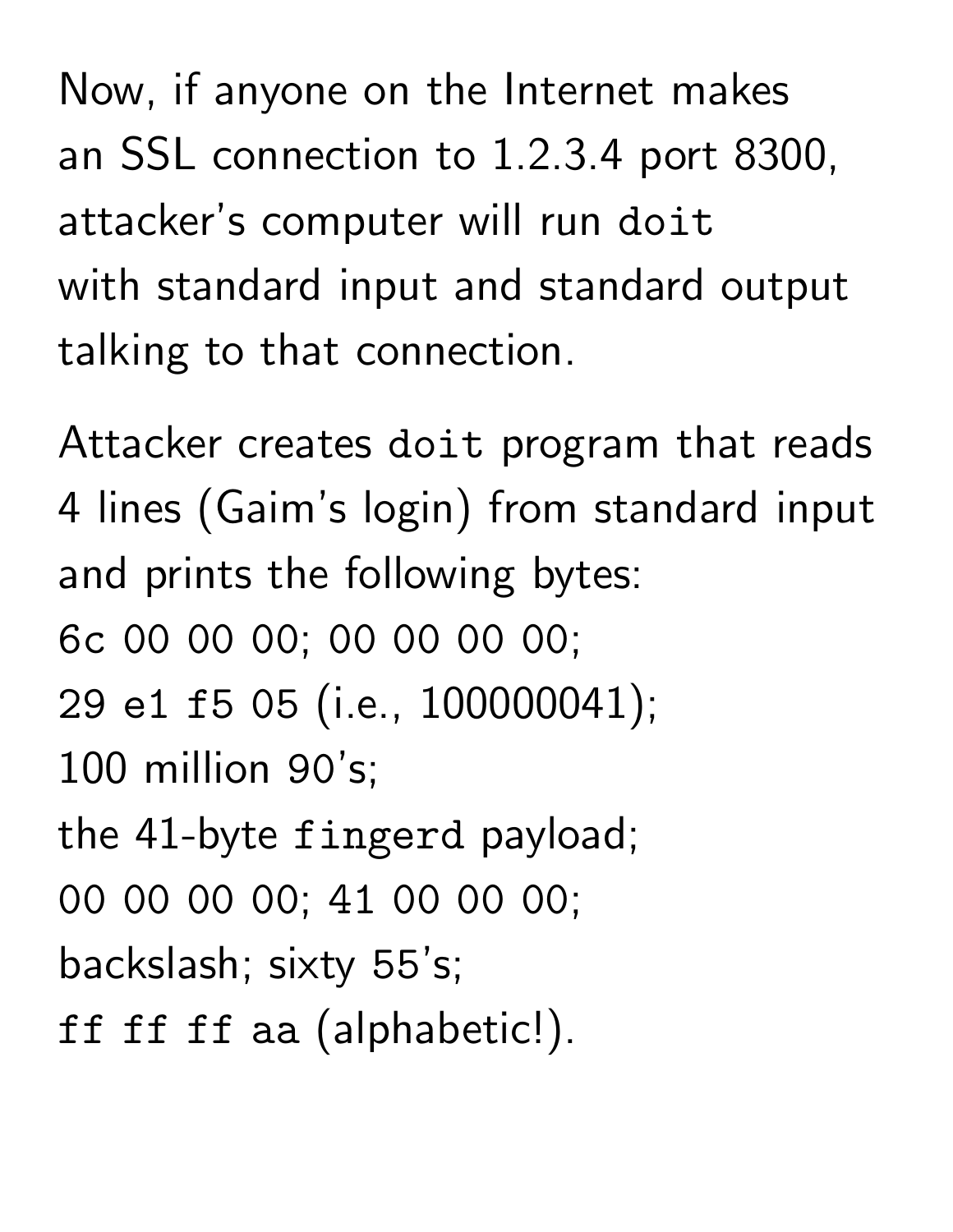Victim: French user on a Linux computer with IP address 5.6.7.8. User runs Gaim and tells Gaim to connect through Groupwise to IP address 1.2.3.4.

Gaim reads the 100000041 bytes into a guid buffer.

The backslash, 55's, ff ff ff aa are put into msg. The 55's and ff ff ff aa overflow keyword. ff ff ff aa smashes return address.

Address aaffffff is inside guid, so Gaim runs attacker's payload.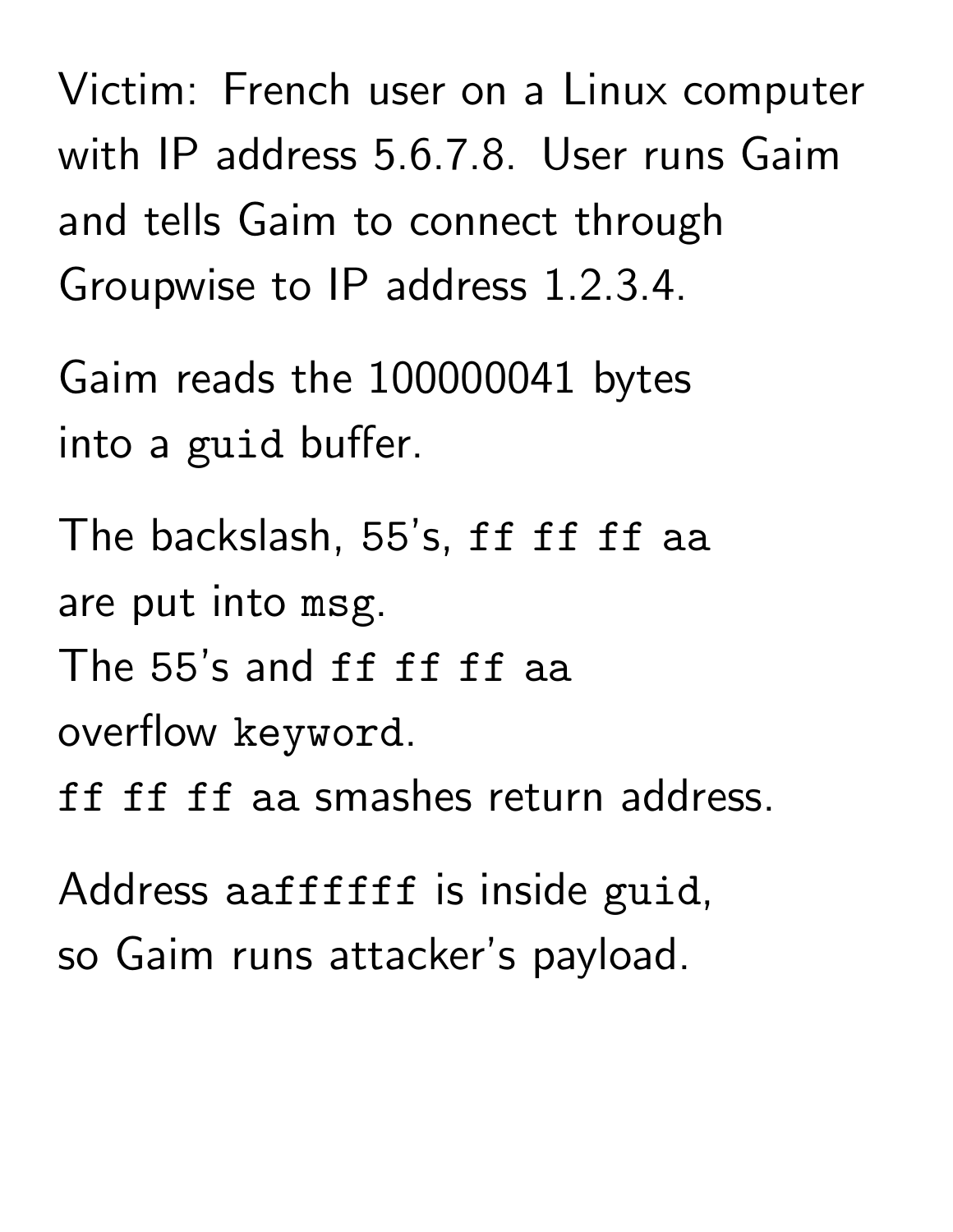Server is authorized by victim to display messages on victim's screen. Server is not authorized to run server-specified code on victim's computer (e.g., to change victim's files); but server has managed to do this. Unauthorized power  $=$  security hole. This isn't the victim's fault. Victim is using Gaim as documented. It's Gaim's fault—specifically, the fault of the keyword buffer-overflow bug.

Is this code deployed? Yes: Google shows people using Gaim with Groupwise.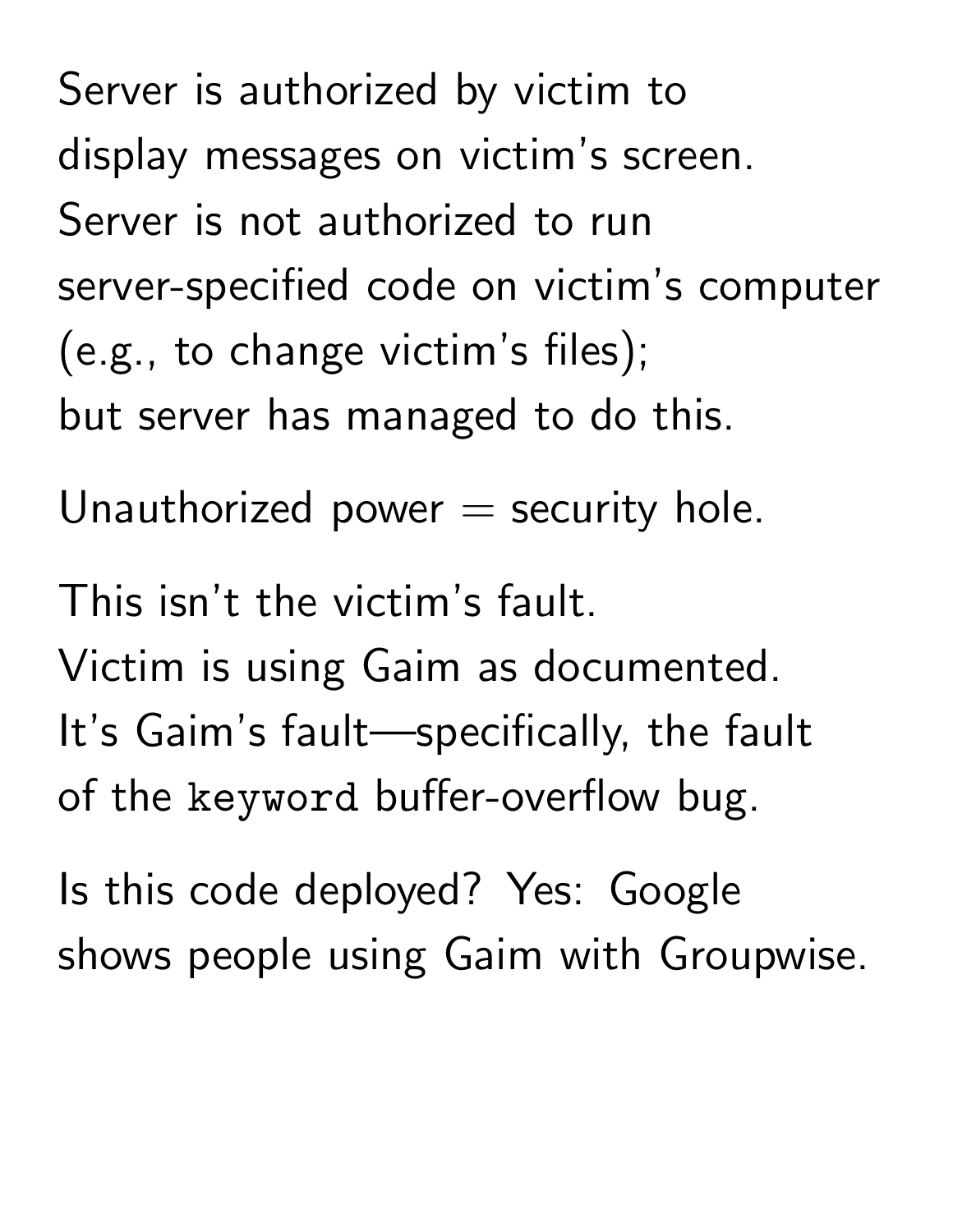Some Sendmail buffer overflows

while 
$$
(*tz != ' \0')
$$
  
\n $*q++ = *tz++;$ 

How do we know \*q is inside array? We don't! tz could be too long.

tz is the name of a user-specified time zone. On many systems, user can specify long time-zone names, overflowing array that q points to.

This bug lets user take over Sendmail. Sendmail runs as root: it has complete control over the computer.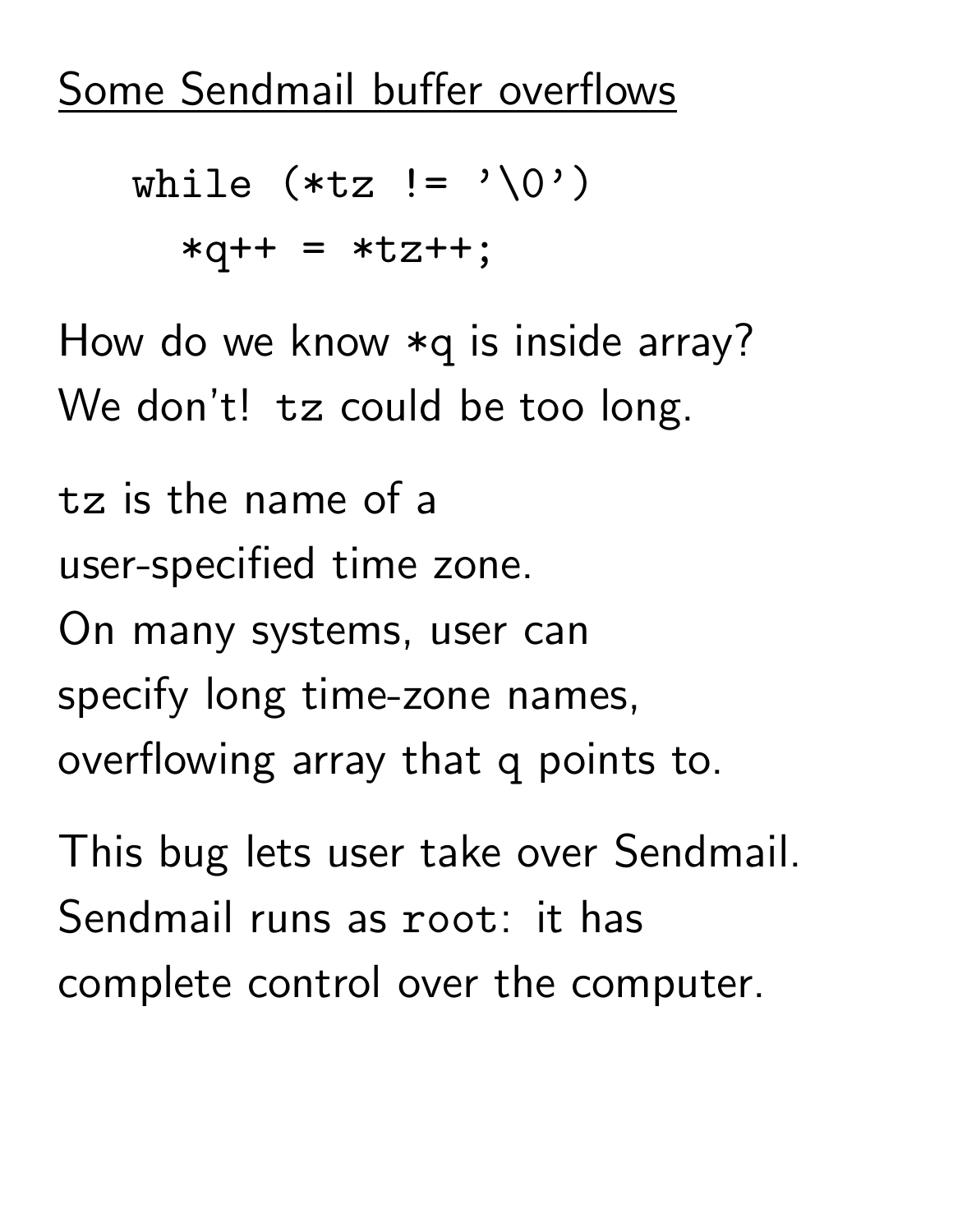```
int first;
   register int i;
   ...
   i = 0;while (isdigit(*s))
     i = i * 10 + (*s++ - '0');first = i;
   ...
   if (first >= tTsize)
     first = tTsize - 1;tTvect[first] = i;
tTsize is 100.
tTvect is an array of 100 ints.
```
Didn't we check that tTvect [first] is inside array? Actually, we didn't!